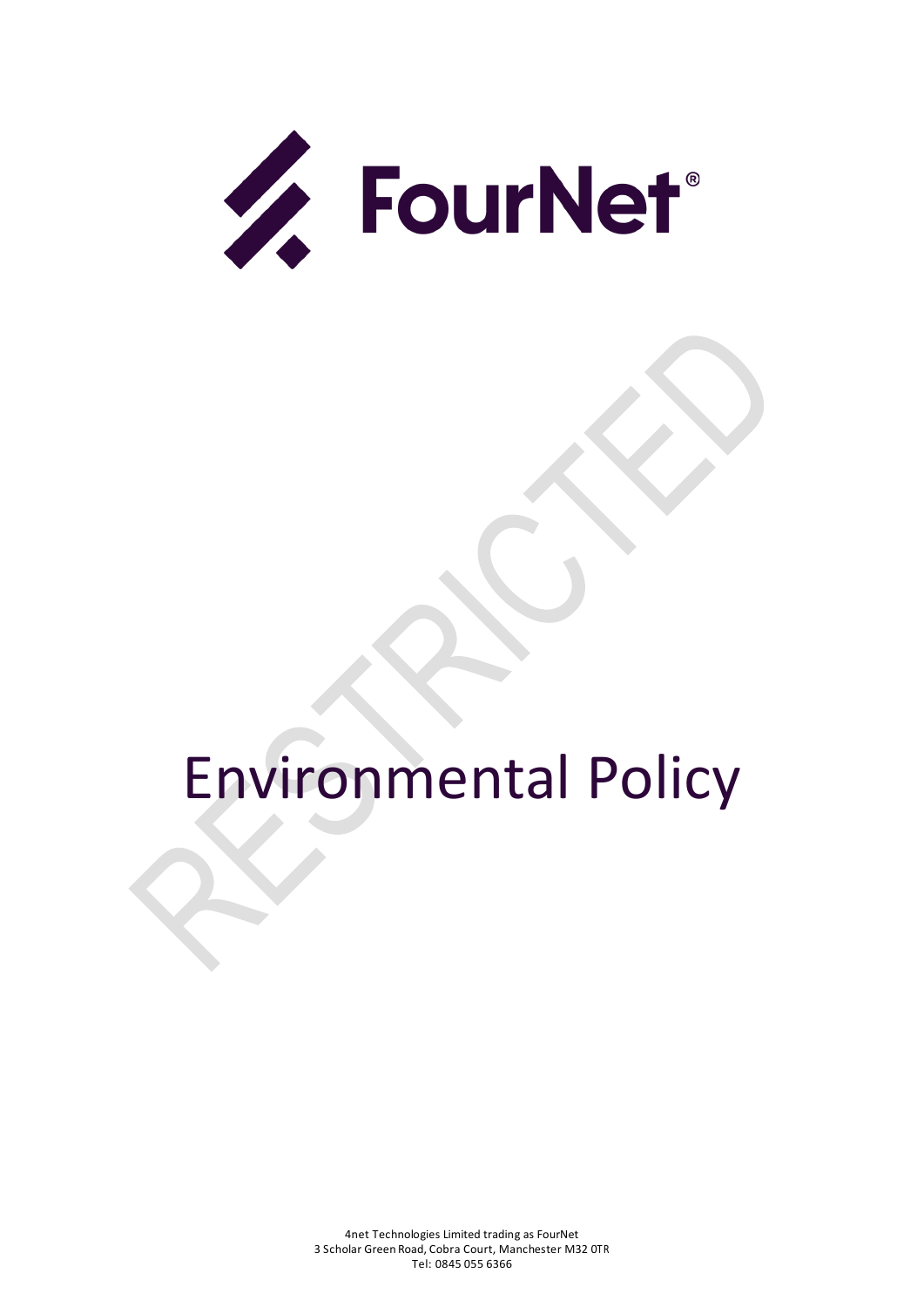

# **Table of Contents**

| 1. |     |  |  |  |  |
|----|-----|--|--|--|--|
| 2. |     |  |  |  |  |
| 3. |     |  |  |  |  |
|    | 31  |  |  |  |  |
|    | 3.2 |  |  |  |  |
| 4. |     |  |  |  |  |
| 5. |     |  |  |  |  |
| 6. |     |  |  |  |  |
| 7. |     |  |  |  |  |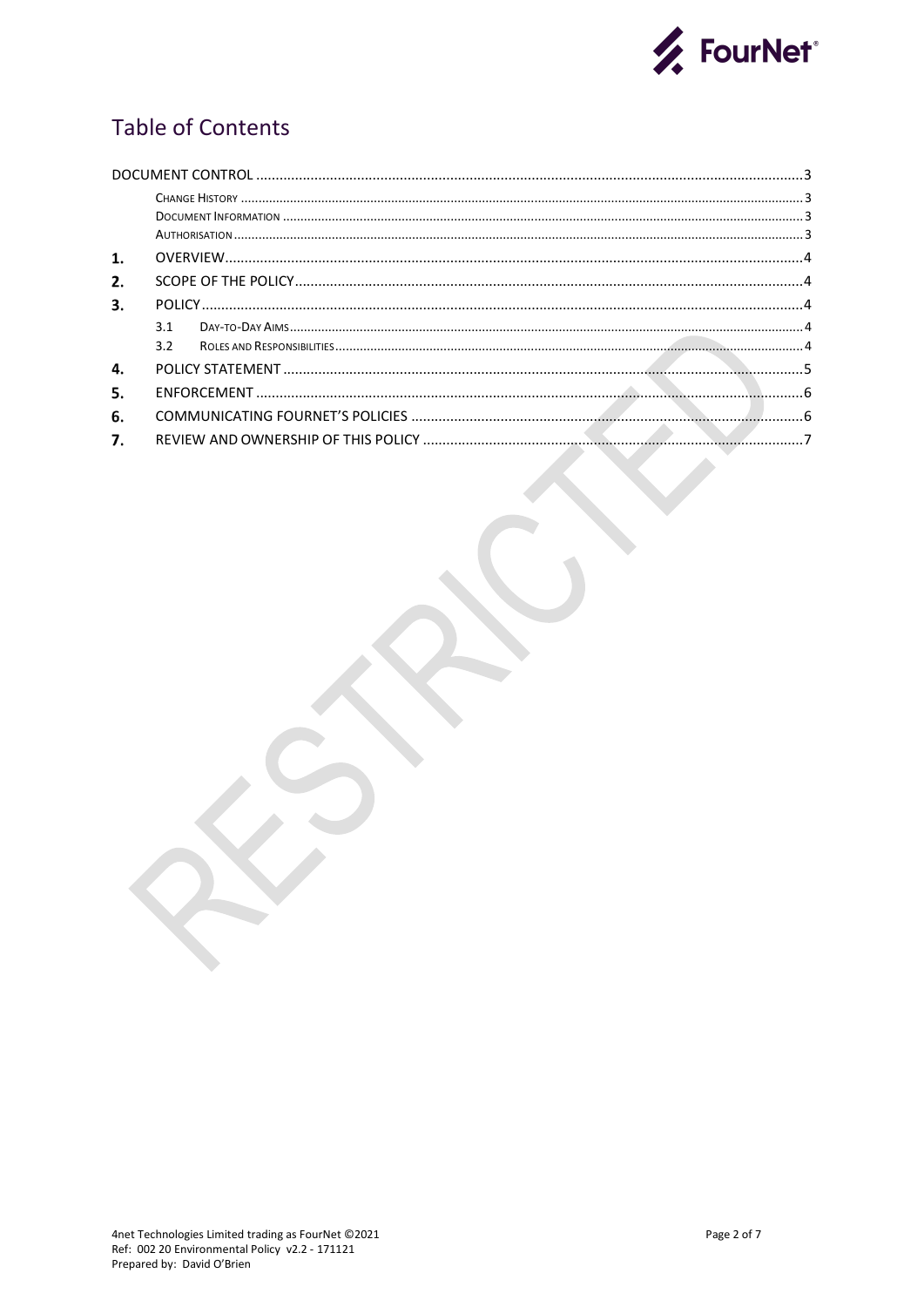

## <span id="page-2-0"></span>Document Control

| Document Title:          | 002 20 Environmental Policy |
|--------------------------|-----------------------------|
| Owner:                   | Steph Whittaker             |
| Category:                | Restricted                  |
| Classification:          | <b>ISO Controlled</b>       |
| Version:                 | 2.2                         |
| Date:                    | 17.11.21                    |
| <b>Review Frequency:</b> | Annually                    |
| Next Review Date:        | 16.11.22                    |

## <span id="page-2-1"></span>Change History

| <b>Date</b> | <b>Version</b>   | <b>Brief Description</b>                   | Author           |
|-------------|------------------|--------------------------------------------|------------------|
| 05.01.17    | 0.1              | <b>Initial Draft</b>                       | Toni Hazlewood   |
| 07.02.17    | 0.2              | For Board Review                           | <b>Matt Dawe</b> |
| 23.02.17    | 0.3              | Amendments Following Board Review          | Toni Hazlewood   |
| 18.03.17    | 1.0              | <b>First Release</b>                       | Matt Dawe        |
| 21.10.20    | 1.1              | Policy Enhancements/Company Rebranding     | Toni Hazlewood   |
| 09.11.20    | 2.0              | Board Review and Second Release            | David O'Brien    |
| 19.02.21    | 2.1              | Update to the policy statement             | David O'Brien    |
| 17.11.21    | $2.2\phantom{0}$ | Update to the policy Statement (Section 4) | David O'Brien    |

## <span id="page-2-2"></span>Document Information

This document is the property of 4net Technologies Limited, trading as FourNet. It must not be reproduced in whole or in part of otherwise disclosed without prior written consent from FourNet.

The official controlled copy of this manual is the digitally signed PDF document on the FourNet SharePoint® and visible to all authorised users. All printed copies and all electronic copies and versions except the ones described above, are considered uncontrolled copies used for reference only.

This document is controlled as a single entity, as any change, however slight, even a single character, to any part of the document by definition changes the entire document. For this reason, as well as the fact that the concept of "page" varies with the publication format, page-level revision is not practiced with this or any other FourNet document.

## <span id="page-2-3"></span>Authorisation

Document Prepared by: David O'Brien

Head of Compliance

Verified and Authorised by:

Richard Pennington Chief Executive Officer (CEO)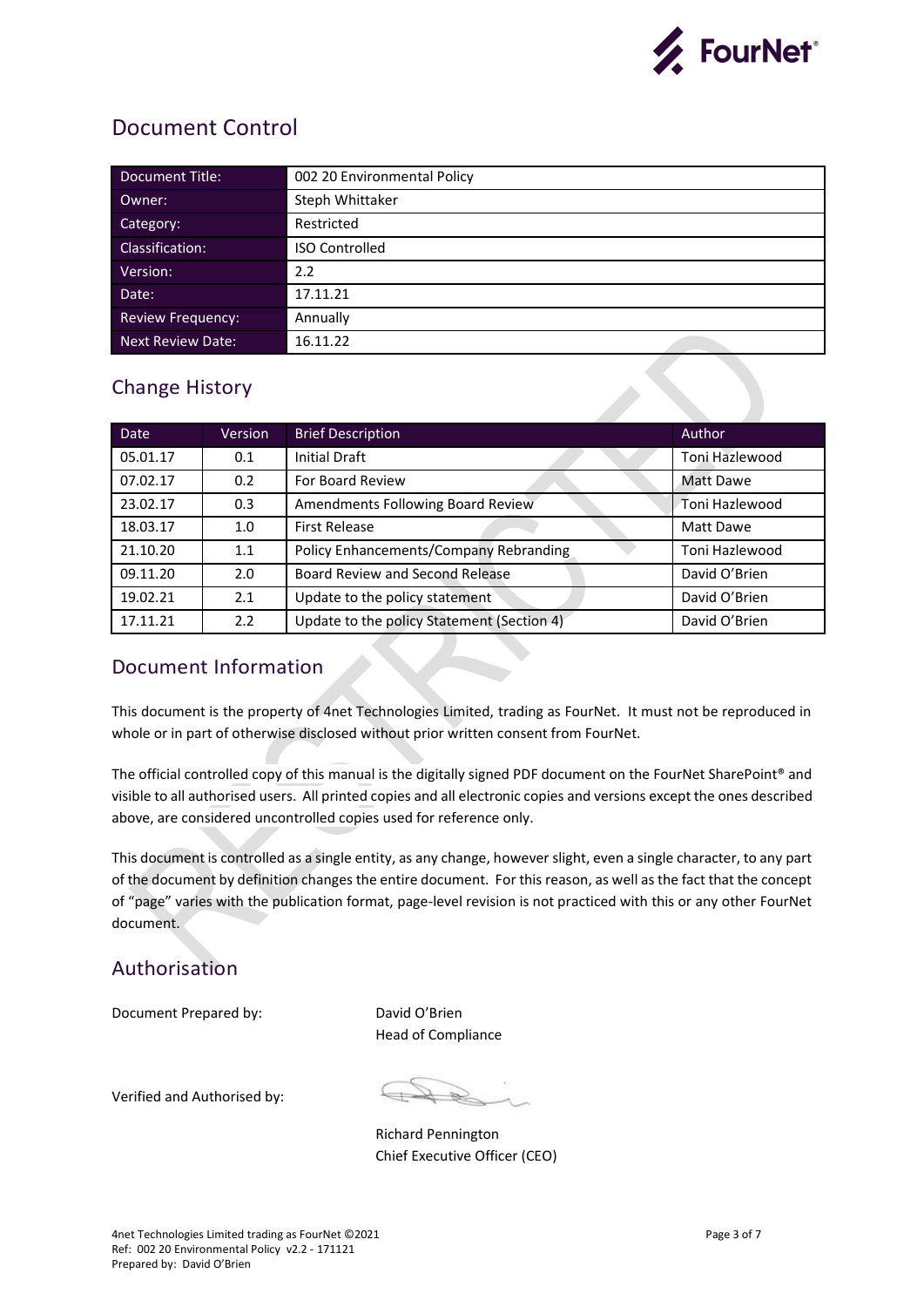

#### <span id="page-3-0"></span> $1.$ **Overview**

This Policy outlines FourNet's commitment to working in a manner that aims to reduce the impact to the environment.

FourNet aims to continually assess and update its practices in line with advancing technology and new understanding in health and environmental science, and regulations within the ISO 14001 Environmental Management Standard.

#### <span id="page-3-1"></span> $2.$ Scope of the Policy

This Policy applies to all employees, (whether full or part time, FTE, self-employed contractor, an agency worker, authorised volunteers, or work experience personnel).

#### <span id="page-3-2"></span> $3.$ Policy

We believe that FourNet has the responsibility to conduct our business as proactive and responsible stewards of the environment and to seek profits through businesses that provide quality and value to our customers in an environmentally sound manner.

### <span id="page-3-3"></span>3.1 Day-to-Day Aims

- To meet the requirements of all applicable legislation and regulations;
- To eliminate unnecessary use of energy and other natural resources through water and energy saving measures;
- To encourage staff to minimise their use of cars to travel to work and to consider alternatives such as public transport, car sharing, cycling, and walking;
- To reduce the need for travel by encouraging the use of available technology such as video conferencing to conduct internal meetings;
- To purchase goods and materials which can be manufactured, used, and disposed of in an environmentally sustainable way and from suppliers who adhere to environmental legislation and regulations;
- Where possible, to purchase goods and services locally in order to minimise the environmental impact of transportation and support the local economy;
- To minimise the amount of waste produced and promote better recycling of waste materials from its activities;
- To ensure staff are aware of the potential environmental impacts of their activities;
- To set appropriate environmental objectives; and
- Ensuring this policy is communicated to all staff, contractors, and suppliers.

## <span id="page-3-4"></span>3.2 Roles and Responsibilities

- Management accountability for compliance to statutory requirements;
- Regular recorded premise audits;
- Operation of COSHH regulations; and
- Promotion of staff awareness and to make available relevant documents on the FourNet SharePoint®.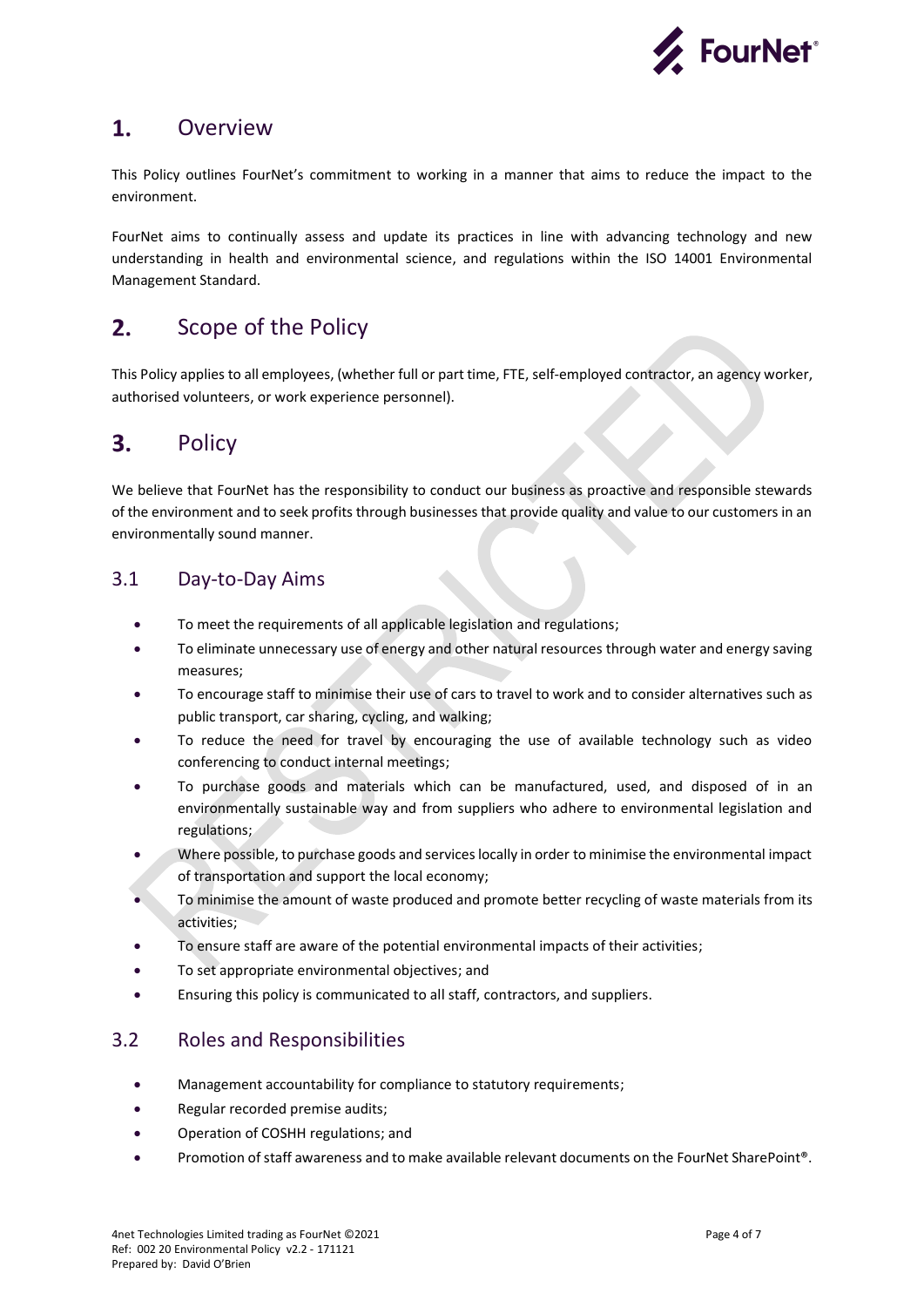

#### <span id="page-4-0"></span>4. Policy Statement

This Policy applies to all FourNet's Interested Parties in the design, provision, configuration, management of installation and support of communication and IT products and systems.

FourNet are committed to operating a professional quality led business, with our main focus being to provide an exceptional service to all interested parties, and especially our Customers.

The FourNet Senior Leadership team commit its full support to the Policy and empowers its employees to undertake any steps required to meet its objectives and to ensure that all associated EMS risks commensurate with the work undertaken by FourNet are identified and mitigated against and opportunities for improvement are developed and implemented. The Head of People & Talent has additional responsibilities for ensuring that the principles of the policy are met and that the EMS is monitored and improved to ensure that appropriate and robust controls are in place to achieve the Objectives set out in the EMS, namely:

- To meet the requirements of all applicable legislation and regulations, both existing and arising;
	- Maintain an environmentally friendly working environment for all its employees, customers and partners, and to protect them against the risk of injury and ill health;
	- Consult with FourNet employees on matters affecting Environmental Management and empower employees through collaborative consultation and participation to contribute to an environmentally friendly working environment;
	- Build relationships with all internal and external parties;
	- Undertake to remove and reduce hazardous risks;
	- To encourage Employees to minimise their use of cars to travel to work and to consider alternatives such as public transport, car sharing, cycling, and walking, and promote our Cycle to Work Scheme;
	- To reduce the need for travel by encouraging the use of available technology such as video conferencing to conduct internal meetings;
	- To purchase goods and materials which can be manufactured, used, and disposed of in an environmentally sustainable way and from suppliers who adhere to environmental legislation and regulations;
	- Where possible, to purchase goods and services locally in order to minimise the environmental impact of transportation and support the local economy;
	- To minimise the amount of waste produced and promote better recycling of waste materials from its activities;
	- To ensure Employees are aware of the potential environmental impacts of their activities;
	- To set appropriate environmental objectives;
	- Ensuring this policy is communicated to all Employees, contractors, and suppliers
	- Continually analyse our activities to eliminate pollution and constantly improve our environmental performance;
	- Seek, wherever possible, to conserve energy, materials, and resources by limiting consumption, improving efficiency, and managing wastes, in partnership with Clients and Suppliers;
	- Carry out investigations of any Environmental Management breaches pursuant to EMS;
	- Maintain robust methods for the identification and assessment of risks to the Environment;
	- Review and revise this policy at periods not exceeding 1 year, or at such stages where legal requirements or changes to FourNet's business requires a review.
	- Develop and implement project specific safety and environmental plans;
	- Be committed to protecting the environment through this policy and this management system;
	- Undertake continual improvement of the EMS to develop and enhance environmental performance.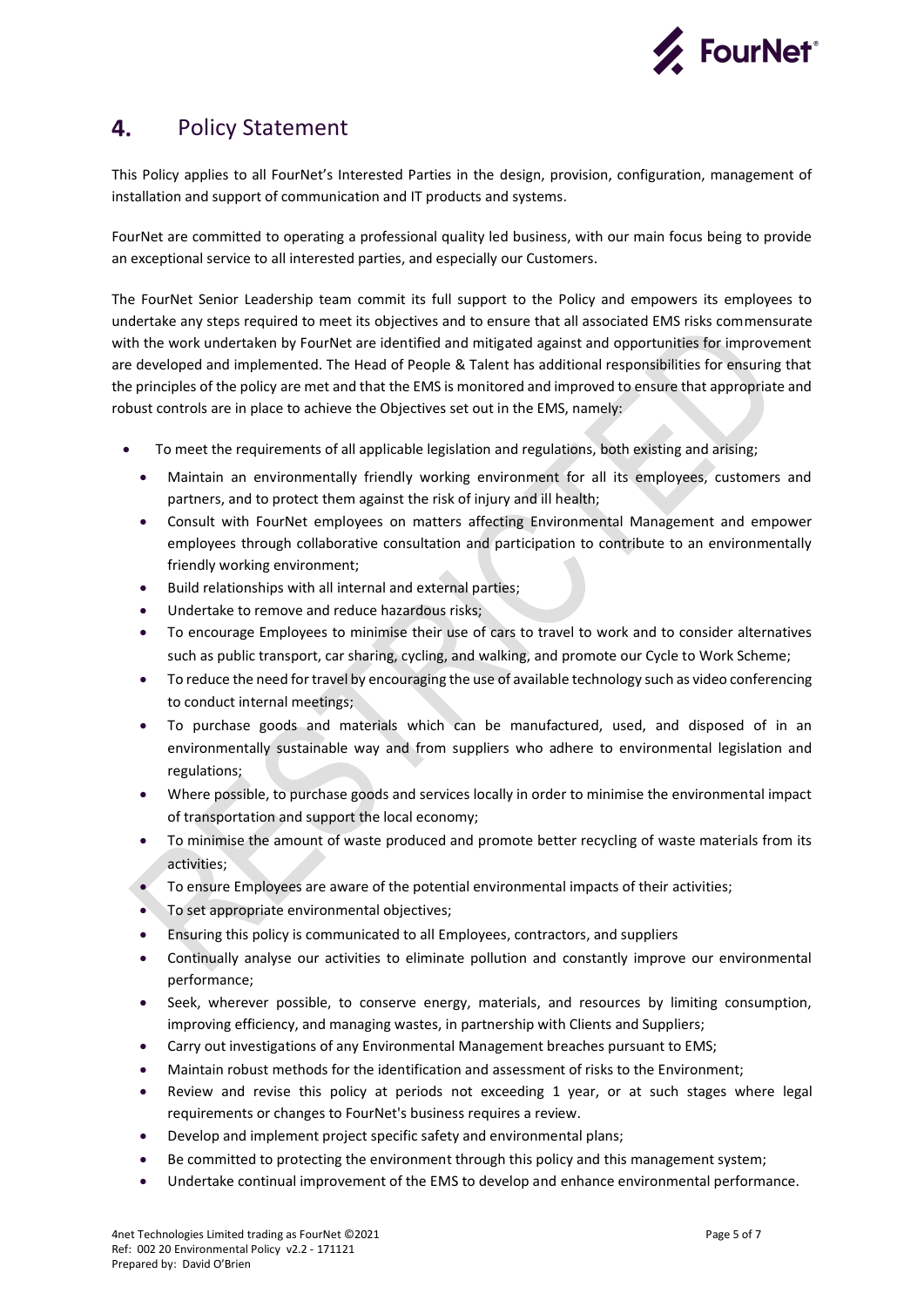

We believe that FourNet has the responsibility to conduct our business as proactive and responsible stewards of the environment and to seek profits through businesses that provide quality and value to our customers in an environmentally sound manner.

Additionally, FourNet is committed to quality and to the internal operational procedures, processes, measurement, and continuous improvement which form the foundation of the EMS. It is FourNet's policy to provide customers and business partners with products, support, and innovative services to meet or exceed their expectations and to ensure that internal operational procedures fit this purpose. FourNet ensure that all contracts are carried out to the Customer's specification and comply with current regulations and standards, with particular emphasis on quality and safety.

This policy and the wider EMS are regularly reviewed by the FourNet Management Team to ensure it is kept up date and is modified and amended in line with the continual improvement program. The Environmental Manual further expands the policy with a detailed description of FourNet's approach to environmental management.

The ultimate objective of the Company is to grow. FourNet believe this is achieved through ensuring every member of Employees strives towards and is measured by the objectives and KPIs.

#### <span id="page-5-0"></span>5. Enforcement

Any member of staff found to have violated this policy may be subject to disciplinary action, up to and including termination of employment. In certain circumstance, investigation by regulatory bodies and or the police may apply.

#### <span id="page-5-1"></span>Communicating FourNet's Policies 6.

Relevant training, bulletins, education materials, policies, procedures, and processes are provided on an ongoing basis to all employees to ensure they are fully aware of their responsibilities and are kept up-to-date of any new requirements. These are communicated in a number of ways, including, but not limited to:

- Induction sessions;
- PDR meetings;
- Company meetings;
- Atlas/Citation portal; and
- Regular company bulletins via Microsoft Teams.